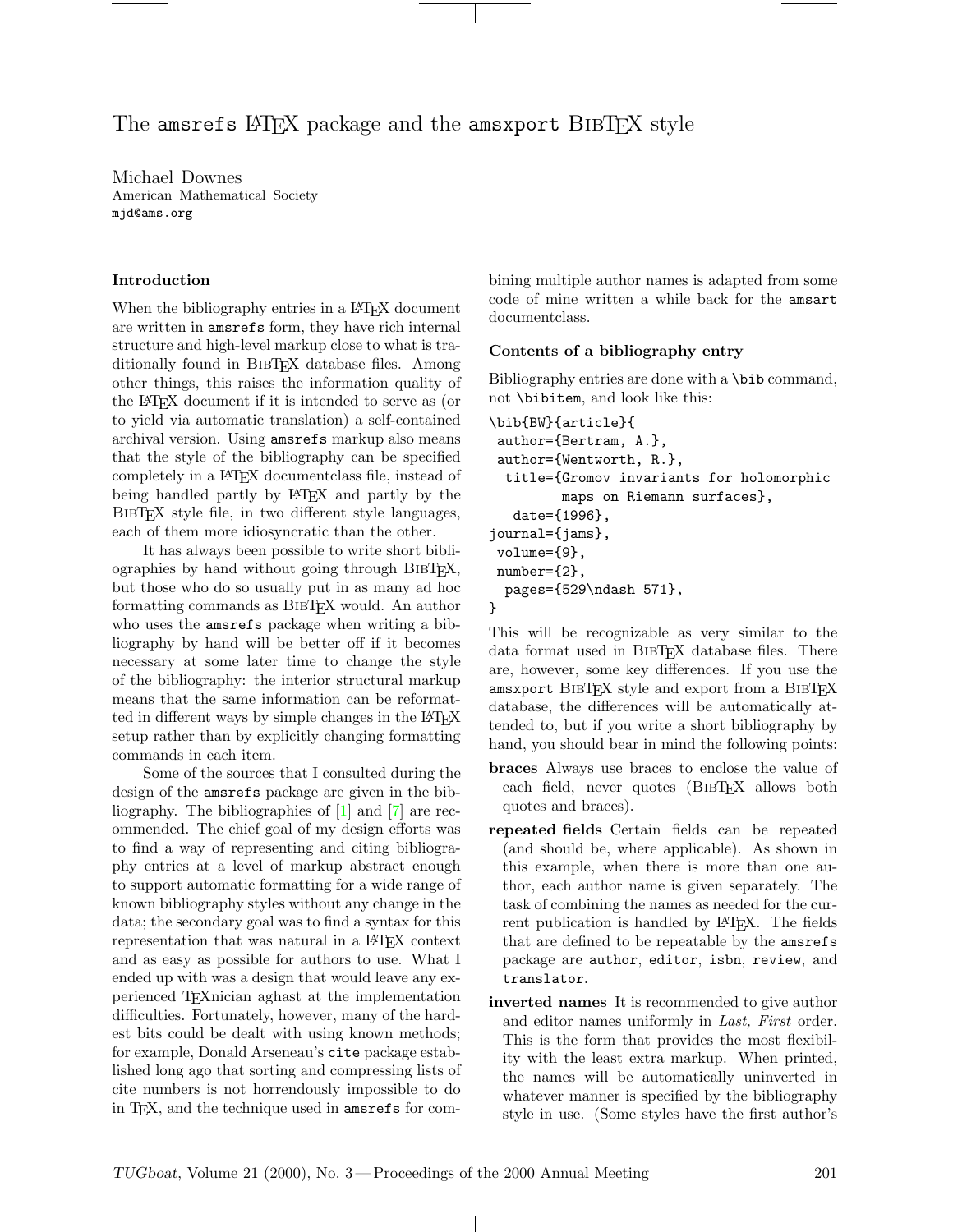name inverted and the remaining names not inverted.) For suffixes such as III or Jr., write Smith, John Q., III or Smith, John Q., Jr. as the inverted form. For Chinese names and others where the surname comes first, if you write Last First without a comma the parts will never be transposed.

abbreviations In certain fields abbreviations may be used. In the example above the journal name jams will be expanded by L<sup>AT</sup>FX to J. Amer. Math. Soc. Abbreviations for journals and publishers can be defined with two commands provided for this purpose:

\DefineJournal takes four arguments: the abbreviation, the ISSN, a short form of the journal name, and the full journal name. For example,

```
\DefineJournal{mpcps}
  {0305-0041}
  {Math. Proc. Cambridge Philos. Soc.}
  {Mathematical Proceedings of the
  Cambridge Philosophical Society}
```
For \DefinePublisher the four arguments are: abbreviation, short form, full publisher name, and location, e.g.,

```
\DefinePublisher{ucp}
  {Univ. Chicago Press}
  {University of Chicago Press}
  {Chicago}
```
Beware of variation among the books of a single publisher in the cities of publication.

If the amsrefs package is invoked with the jpa option, it will automatically load an auxiliary package amsjpa that contains \DefineJournal and \DefinePublisher statements for more than a hundred of the journals and publishers mentioned most often in AMS bibliographies. To get a different set of abbreviations, you can put your own definitions in a .sty file and load them with \usepackage.

- capitalization Proper nouns do not need to be written with extra braces: it is sufficient to write Riemann instead of {R}iemann or {Riemann} (as required by BIBT<sub>EX</sub>). Do not capitalize words that are not proper nouns (unless you're writing in German, of course). Capitalization for English-language titles will be applied automatically where specified by the bibliography style. See Capitalization of English titles, below.
- ndash Using \ndash instead of -- for en-dashes is recommended. (And \mdash instead of ---, for that matter.) See the remarks on textcmds in the Auxiliary Packages section.

date It is recommended to use a date field to give the year of publication; although year is also accepted, date is more general. If the date includes a month or month and day, using month numbers in ISO 8601 form is recommended, e.g., 1987-12 (or 1987-12-30 if a day is present). This allows month names to be printed in full or abbreviated (or left as numeric), at the behest of the current bibliography style, without changing the contents of the bibliography. For "Winter", "Spring", "Summer", "Fall", either use month numbers of 13, 14, 15, 16 (respectively), or just put in the text before the year:

### date={Summer 1987},

The first mandatory argument of \bib is the citation key to be used with \cite. Like \bibitem, \bib also takes an optional argument to be used as the item label in the bibliography and as the printed output of the \cite command.

The second mandatory argument of \bib is the entry type. The recognized entry types are just about the same as the ones commonly recognized in BIBT<sub>F</sub>X style files, except that phdthesis and mastersthesis are subsumed under a single thesis category. By default an entry of this type is treated as a master's thesis; to indicate some other kind, one can write, e.g., type={Ph.D. thesis} or type={Diplomarbeit}. As a special case the abbreviations type={phd} and type={masters} are also recognized.

## Restricted key-value scanning

Although the fields within a \bib command are given in standard LATEX key-value notation, the parser used to scan the keys and their values is not the standard one from L<sup>AT</sup>FX's keyval package but one written especially for the amsrefs package in order to provide some refinements in the error checking. It is embodied as a separate package, rkeyval.

Missing commas If a comma is missing in a \bib command, you get an error message that tells you exactly what the problem is and where. With the standard key-value parsing provided by LAT<sub>EX</sub> this would not happen— a missing comma would lead to one erroneous value and one lost value without any warning to the user. For example, consider what happens with

## \rotatebox[x=9pt y=9pt]{180}{UPSIDE DOWN}

This results in a value for x of "9pt y", while the second 9pt is discarded and y retains its default value. Consequently the rotated box is positioned incorrectly and a spurious letter  $y$  is printed on the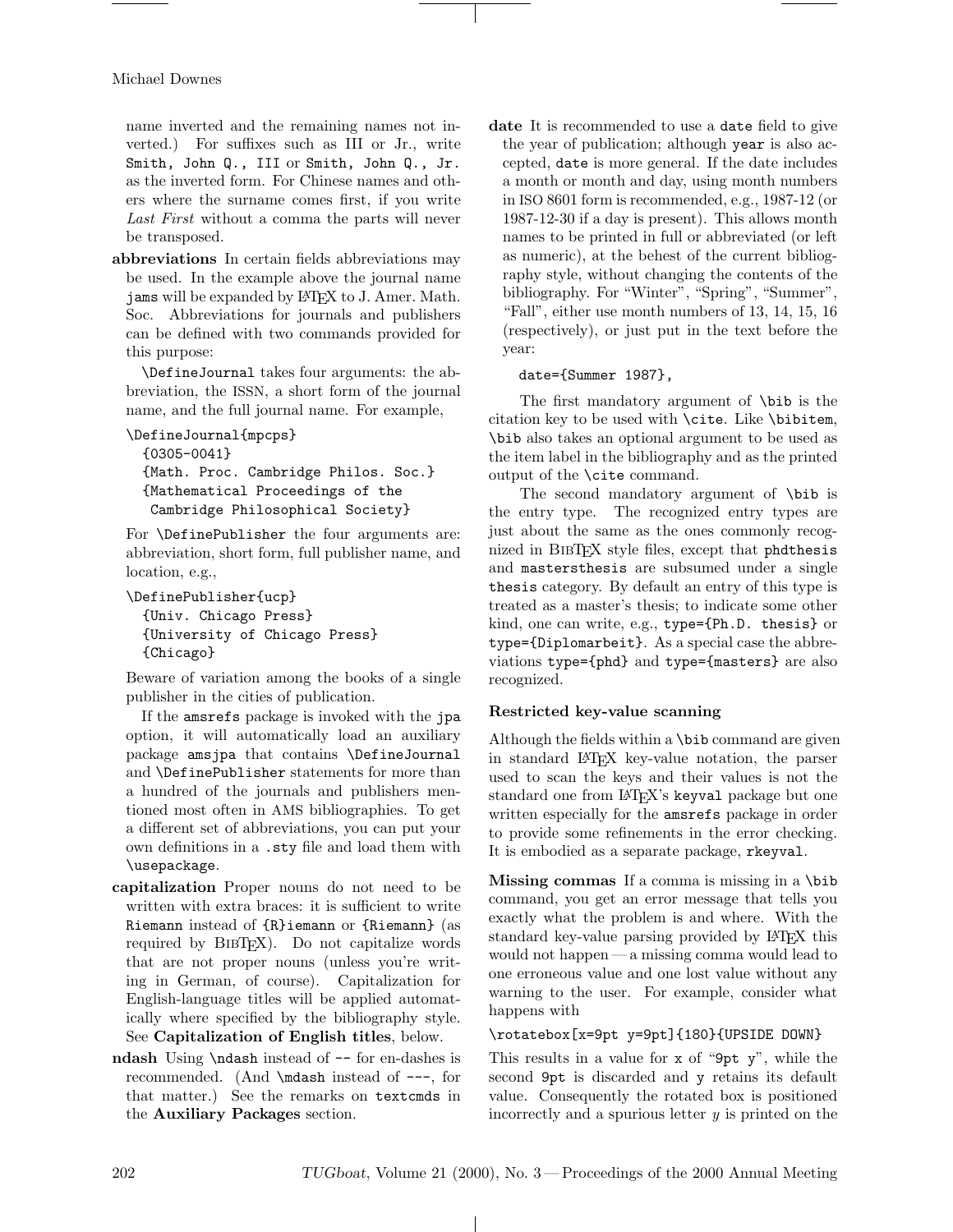page when LATEX attempts to use the value of x. And there is no warning message to alert the user that something went wrong.

To be sure, when key-value notation is used for options that specify how some material should be printed, the values tend to be short and simple, they are normally written without braces, and missing commas are not all that frequent. But when the values contain textual material, and each key-value pair is given in braces on a separate line, missing comma errors are very easy to make and occur quite often in practice. It was the sinking feeling of this realization that drove me in the end to write an alternative parser, with great reluctance, after using the standard parser for nearly the whole development period of the amsrefs package.

Mandatory use of braces for values Requiring braces all the time is better for key-value pairs if the values are printable text. Because, of course, braces are the only completely reliable way to avoid the problems that afflict delimited arguments if any kind of nesting is involved or if the argument may legitimately contain the delimiter string.

If the braces are inadvertently left out, the error message looks like this (more or less):

```
! Package rkeyval Error:
         Missing open brace for key value.
...
```
- l.10 year=1985,
- ?

In most cases LAT<sub>EX</sub> will be able to carry on after such an error and produce something close to the intended output.

## Capitalization of English titles

The capitalization recommended for English titles is sentence case: all lowercase except for proper nouns (i.e., the same as is normally used anyway for all other languages with a Latin-1 character set). Initial caps can be applied on demand to a title written in this form, as explained in the discussion of \bibspec below.

The capitalization done by amsrefs succeeds rather well in following the rules given in the Chicago Manual of Style, as paraphrased here:

Capitalize each word except for articles, coordinate conjunctions, and prepositions, or the word to in infinitives. Do capitalize pronouns and subordinate conjunctions. Always capitalize the first and last word of the title and the first and last word of any subtitles that it may contain. In a hyphenated compound,

capitalize the second (or any later) word only if it is a noun or proper adjective, or it has equal force with the first word.

If some word is capitalized that should not be capitalized, putting braces around the word will prevent that. But I think it will be very seldom necessary in practice; in a test of some two hundred titles taken at random from AMS journal articles, all of the titles were capitalized correctly, even the ones containing more difficult fragments such as hyphenated compounds, math formulas, or  $\mathcal{L}_{\mathcal{L}}$  and  $\tilde{\mathcal{L}}$  for inter-word spaces.

### Citations

The amsrefs package offers three primary citing commands: \cite, \citelist, \cites. Features include:

- sorting and range compression for numeric cite keys (like the excellent cite package)
- support for author-year citation schemes, with some additional commands \ycite, \ocite, \citeauthor, etc.
- back-reference capabilities (similar to those of the backref package that comes with hyperref)

The \cite command works just about the way the L<sup>AT</sup>EX book says it should, except that it supports an additional optional argument mechanism that avoids a pitfall associated with the standard optional argument syntax. Instead of \cite[Chapter 2]{xyz}, one writes

## \cite{xyz}\*{Chapter 2}

Using this \* notation instead of the usual square brackets prevents the unexpected error messages that novice users meet if they incautiously attempt to use a \cite command with the square brackets inside another pair of optional argument brackets, for example,

## \begin{thm}[\cite[Theorem 4.9]{xyz}]

The \citelist command takes one argument, which is simply a list of **\cite** commands, optionally separated by spaces.<sup>[1](#page-2-0)</sup> Each **\cite** command may have its own optional argument.

#### \citelist{\cite{key1}

\cite{key2}\*{Chapter 2} \cite{key3}}

The **\cites** command is a straightforward variant of the \citelist command that can be used when none of the individual **\cite** commands have

<span id="page-2-0"></span><sup>1</sup> No commas or other inter-cite punctuation should be written between the \cite commands because that will all be supplied automatically and attempts to write it in by hand will only interfere.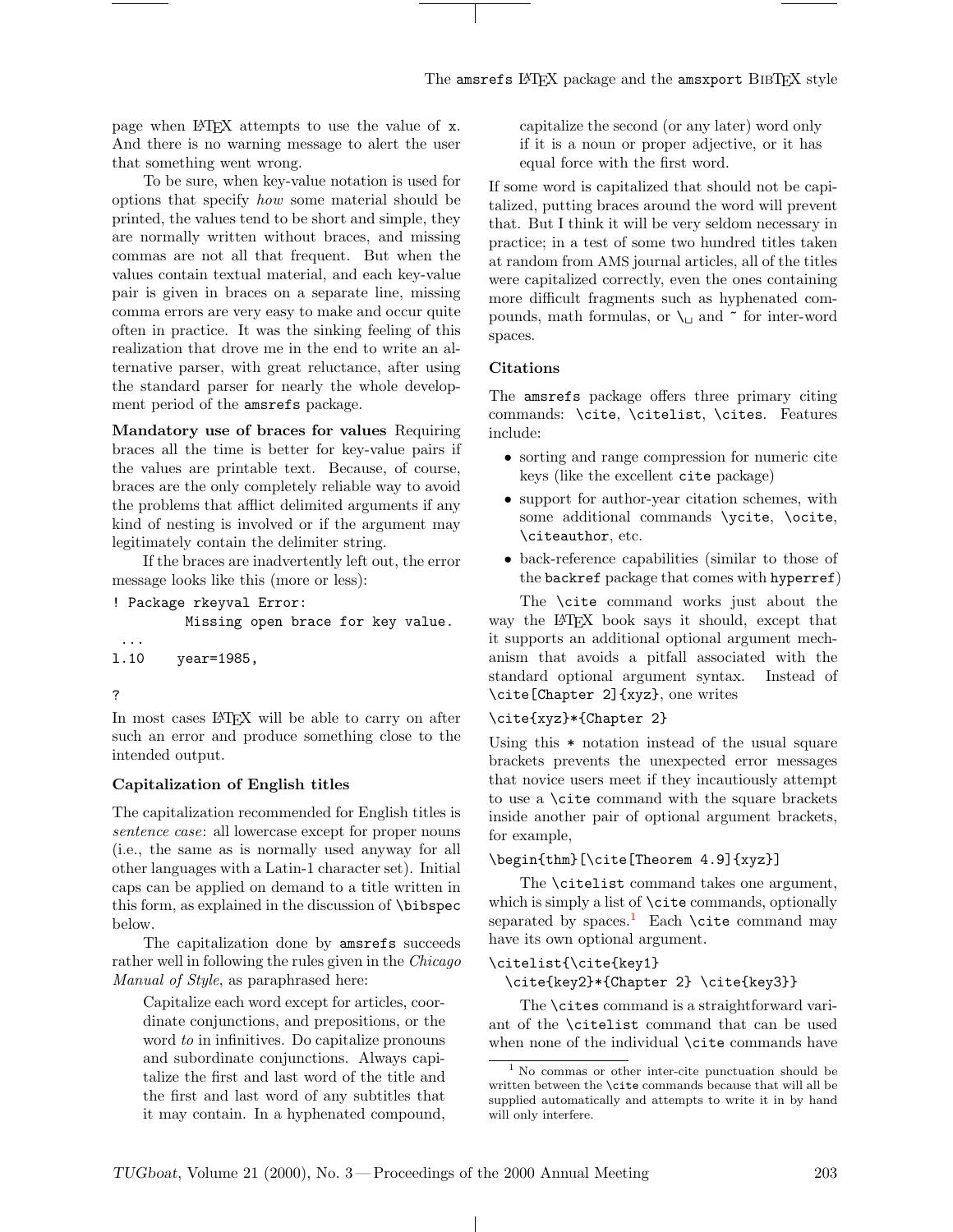### Michael Downes

an optional argument. Then one can give the list of cite keys without including a \cite command for each one:

## \cites{key1,key2,...}

Use of multiple cite keys with \cite is deprecated, even though it must be supported for backward compatibility. Using \cites or \citelist is better because it clears up the semantically dubious old treatment of the optional argument.

### Author-year citation schemes

In author-year citation schemes three main citing forms are required to cover the cases that in other schemes require only one form. The first form is used when the citation serves as a parenthetical annota- $\text{tion}$ — i.e., it could be omitted without harming the grammatical structure of the sentence containing it. For example:

The question first arose in systems theory (Rupp and Young, 1977).

The second form is like the first but is used when the author name is already present as a natural part of the sentence, and the cite therefore ought to supply only the year:

Rupp and Young (1977) have investigated . . .

The third form is used when the citation serves as a direct object or other inomissible noun-like object within its sentence. For instance, dropping the citation from the following sentence leaves a grammatically incomplete remainder:

. . . for further details, see Rupp and Young (1977).

The logic of requiring three forms is perhaps most clearly seen if we envision replacing the authoryear citations by numerical citations. The type of text replaced by [14] is different in each case:

 $\ldots$  arose in systems theory [14].

Rupp and Young [14] have investigated . . .

. . . for further details, see [14].

We delegate **\cite** to produce the primary parenthetical form (Author, Year) and provide \ycite ("year cite") and \ocite ("object cite") as the other forms. Plural forms \ycites and \ocites are also provided in parallel with \cites. And \citeauthor can be used to produce the list of author names without the year.

These correspond with command names from some other commonly used author-year packages as follows:

| amsrefs         | harvard            | natbib        |
|-----------------|--------------------|---------------|
| \cite, \cites   | \cite              | \citep        |
| \ycite, \ycites | \citeyear          | \cite         |
| \ocite, \ocites | <b>\citeasnoun</b> | \citet        |
| \citeauthor     | $(\text{none})$    | \citeauthor   |
| \citeauthory    | (none)             | <b>\citet</b> |

Some people like to use **\citet** or **\citeasnoun** when the author name serves as the subject of a sentence. This seems to me a questionable blurring of the boundary between the essential text of the sentence and the bibliography pointer. But just in case I am mistaken (though you may gasp in disbelief at the thought), I have provided  $\cite authority\{xyz\}$ as an abbreviation for

## \citeauthor{xyz} \ycite{xyz}

I.e., the command name is \citeauthor+\ycite with the redundant second cite dropped.<sup>[2](#page-3-0)</sup>

When an author-year scheme is in use, parens are normally added by \cite, \citelist and their variants — unless the character immediately following the command's argument is a closing paren. This simple rule of thumb suffices for almost all cases.

Starred forms \cite\* and \ocite\* print the full list of author names instead of an abbreviated list, when an (Author, Year) style of citation is in use. For other citation schemes they produce the same output as the unstarred forms. Some citation styles require the first cite to use the full list and subsequent ones to use the abbreviated version. With proper setup this can be done automatically, so that the starred forms of these commands should seldom be necessary in practice.

#### Bibliography style setup

With the amsrefs package all style changes can be done with LATEX. You don't need to understand BIBT<sub>F</sub>X's unnamed bst language. And because everything is handled from the LATEX side, the bibliography style for a given document class can be specified completely in the class file instead of partly there and partly in a .bst file.

The overall style of the bibliography list is dictated by a biblist environment; it takes an optional argument which may contain overrides of list parameters and other style specs. This makes it easy to modify the style slightly for a particular document. Documentclasses that load the amsrefs package should supply their own definition of biblist, and doing so normally means that they can leave thebibliography environment unchanged, because

 $\perp$ 

<span id="page-3-0"></span><sup>2</sup> Why not simply call it \aycite, you may ask? Well, I could hardly pass up the opportunity to get all six vowels in a single command name, could I?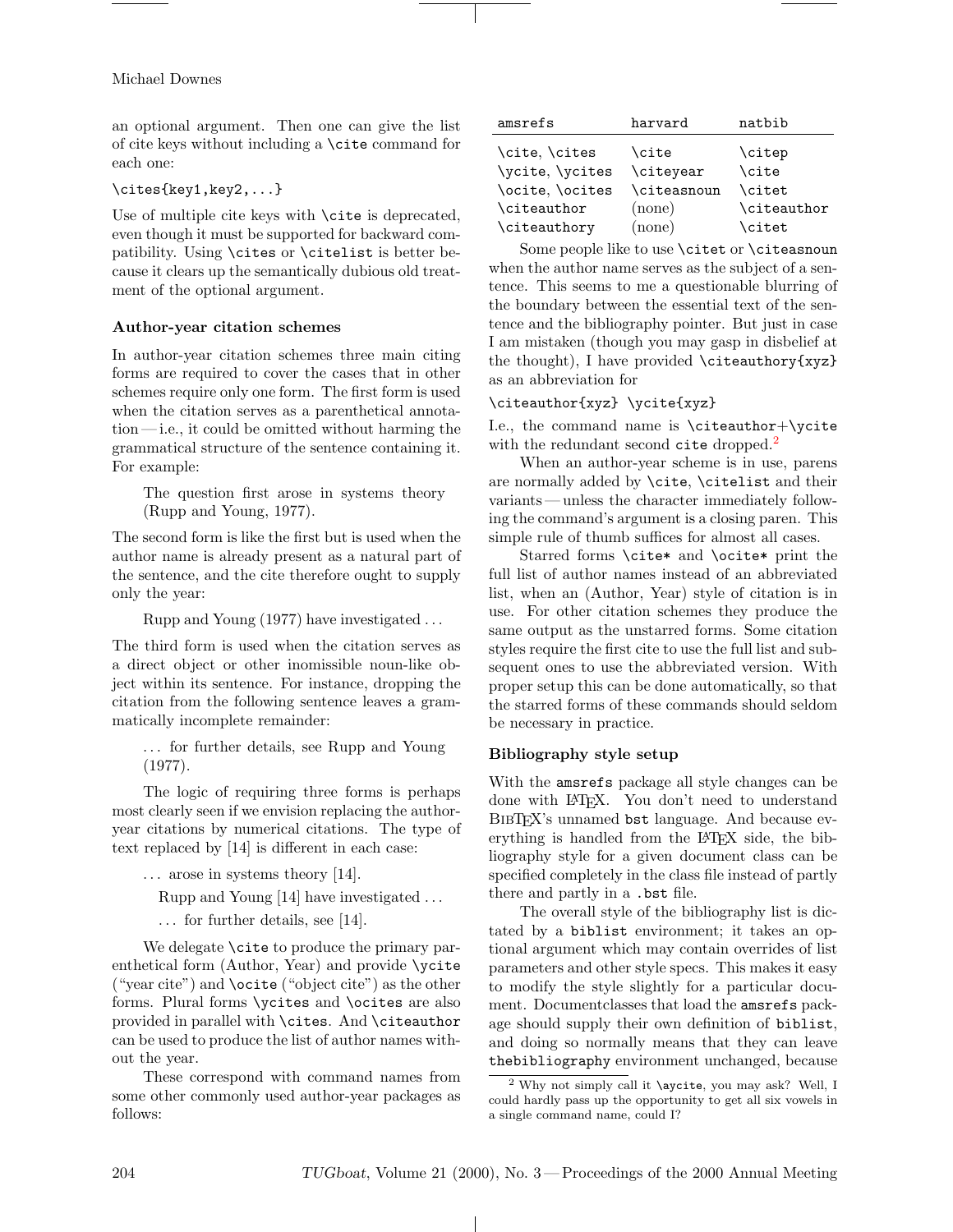amsrefs makes it a simple wrapper function that calls biblist:

```
\renewenvironment{thebibliography}[1]{%
  \bibsection
  \biblist[\resetbiblist{#1}]%
}{%
  \endbiblist
}
```
where \bibsection is normally defined as

```
\newcommand{\bibsection}{%
```

```
\section*{\bibname}}%
```
When defining \bibsection, the amsrefs package uses \chapter if it is defined, otherwise \section. Of course you can always redefine \bibsection yourself if need be.

The interior formatting within entries is specified by \bibspec commands, one for each entry type. To illustrate, let's look at an example style spec for entries of type article:

#### \bibspec{article}{%

| +{}{\PrintAuthors} {author} |                     |
|-----------------------------|---------------------|
| $+\{$ , $\}$ { \textit}     | {title}             |
| $+ \{ , \} \{ \}$           | $\{journal\}$       |
| $+\{\}$ { \textbf}          | {volume}            |
| +{}{ \parenthesize} {date}  |                     |
| $+ \{ , \} \{ \}$           | {pages}             |
| $+ \{ , \} \{ \}$           | {note}              |
| $+ \{ . \} \{ \}$           | <i>{transition}</i> |
| $+$ {}{}+                   | {review}            |
|                             |                     |

}

It should be pretty obvious that each line specifies the formatting for a particular field. The fundamental model here is that after reading the data for a particular \bib command, LATEX steps through the style spec and for each field listed, prints the field with the given formatting *if and only if the field has* a nonempty value. The + character at the beginning of each field spec must be followed by three arguments: the punctuation to be added if the field is nonempty; space and/or other material to be added after the punctuation; and the field name. It is permissible for the second part to end with a command that takes an argument, such as \textbf, in which case it will receive the field's value as its argument. By defining a suitable command and using it here you can place material after the field contents as well as before; \parenthesize is an example of this.

The reason that the punctuation and the following space are specified separately is that between them there is a crucial boundary for line breaks. If you put a \linebreak command at the end of a field value, the break point will actually be carried onward to a suitable point after the next bit of punctuation (whose actual value may vary depending on which of the following fields is the first to turn up with a nonempty value).

The meaning of the \parenthesize command, supplied by amsrefs, should be obvious. The meaning of the \PrintAuthors command is a different story. But I don't think it is all that hard to understand. If we have two or three author names which were given separately, and we need to combine them into a conventional name list using commas and the word "and", then it would be nice if we had a command which could take a list of names and Do The Right Thing. And that is just what \PrintAuthors is.

The rkeyval package allows keys to be defined as additive: if the key occurs more than once, each successive value will be concatenated to the previous value, along with a prefix. The setup done by amsrefs for the author field is

#### \DefineAdditiveKey{bib}{author}{\name}

This means that if two names are given, as in

## author={Bertram, A.}, author={Wentworth, R.},

then the final value of the author field seen when LATEX processes the style spec will be

## \name{Bertram, A.}\name{Wentworth, R.}

The transition field in our bibspec example is a dummy field to be used when punctuation or other material must be added at a certain point in the bibliography without regard to the emptiness or non-emptiness of the fields after it. The transition field always tests as non-empty but has no printed content. So when you use it you always get the indicated punctuation and space at the indicated point in the list of fields. If it were the last thing in this bibspec example, it could serve just to put in the final period that is always wanted. But in AMS bibliographies, if a Mathematical Reviews reference is given, it is conventionally printed after the final period. Using the transition field as shown here ensures that the final period will be always printed, even when the review field is empty.

Miscellaneous commands provided by the amsrefs package Most of the following commands are helper commands for use in \bibspec statements. The others are intended for use in bibliography data.

\parenthesize This command adds parentheses around its argument. It is useful in \bibspec statements because there is no special provision for adding material after the field value.

 $\mathbf{I}$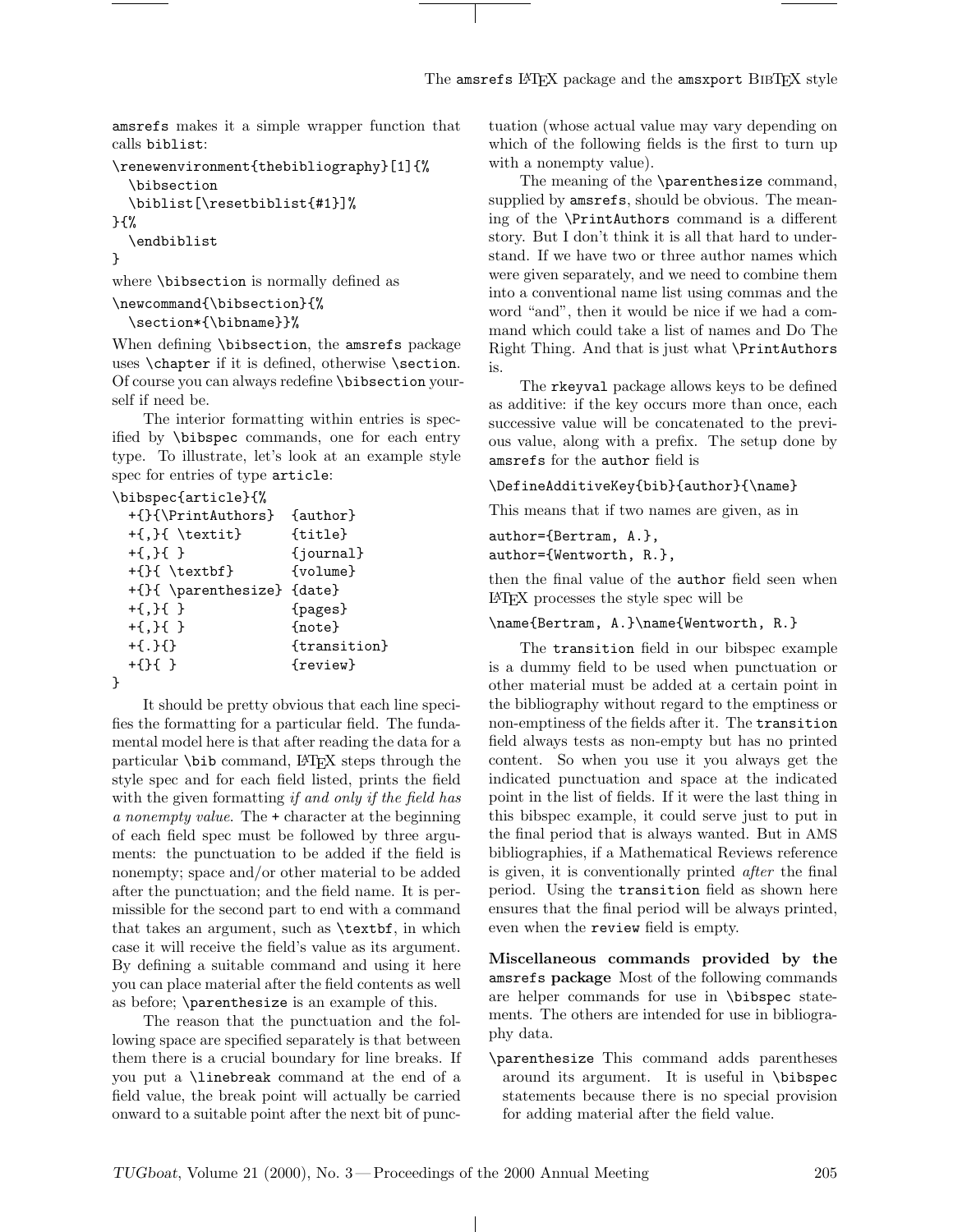Michael Downes

- \bibquotes This command is much like \parenthesize but it adds quotes around its argument and it has one other important difference: there are special arrangements to print the closing quote after a following comma or similar punctuation (unless the amsrefs package is invoked with the logical-quotes option, in which case \bibquotes puts the closing quote immediately after the quoted material).
- \voltext The normal definition of this command is vol." to supply the text that precedes a volume number.
- \editiontext This command produces ed. following an edition number. See \PrintEdition for more information.
- \pptext This command is similar in spirit to \voltext but more complicated in its implementation. It takes one argument which is expected to contain one or more page numbers or a range of page numbers. The argument is printed with a prefix of "p." if it seems to be a single page number, otherwise with a prefix of "pp.".
- \tsup, \tsub, \tprime These are for text subscripts and superscripts, with \tprime producing a superscript prime symbol. Unlike the standard \textsuperscript and \textsubscript functions provided by LATEX, these do not use math mode at all.<sup>[3](#page-5-0)</sup>
- \nopunct This command causes following punctuation to be omitted if it is added with the internal function \@addpunct (which is used throughout the \bibspec handling when appending a nonempty field).
- \PrintAuthors This is a relatively complicated function that tests a list of author names in order to decide whether \sameauthors or \aulist should be called.
- \aulist This takes a list of author names in the form

\name{Jones, Sam}\name{Smith, John}...

and prints them in standard series form with the names uninverted, e.g., "Sam Jones and John Smith", or "Sam Jones, John Smith, and James Taylor".

- \UninvertedNames This is a lower-level function called by \aulist. For documentation see amsrefs.dtx.
- \sameauthors This is a function of one argument. If you use the default set of \bibspecs from

amsrefs, \sameauthors is applied to the author name for a given \bib command if it matches exactly the author name of the preceding \bib command. Change the definition of \sameauthors if you don't want to get a bysame dash.

- \bysame This is a horizontal rule of length 3 em. The default definition of \sameauthors prints \bysame instead of the author names.
- \PrintEditorsA This is similar to \aulist but adds (ed.) following the editor name (or (eds.) if applicable).
- \PrintEditorsB This is like \PrintEditorsA but puts parentheses around the entire list of editor names.
- \Plural, \SingularPlural These are helper functions for use with \UninvertedNames that allow you to conditionally print singular or plural forms such as (ed.) or (eds.) depending on the number of names in the current name list. The definition of \PrintEditorsA reads, in part,

 $\ldots$  (ed\Plural{s}.)  $\ldots$ 

- \ReviewList This is similar to \aulist but is used for printing (possibly multiple) MR numbers given in the review field.
- \inicap This command applies initial capitalization to its argument.
- \EnglishInitialCaps This command will call \inicap if and only if the language of the current reference is English. If English is the default language, you need to specify

# language={German},

(for example) for non-English references to ensure that nothing will be initial-capped.

\BibField This is for more complicated programming tasks such as may be necessary for some bibspecs. It takes one argument, a field name, and yields the contents of that field for the current \bib entry.

\IfEmptyBibField If one writes

# \IfEmptyBibField{isbn}{A}{B}

then the commands in A will be executed if the isbn field is empty, otherwise the commands in B.

\PrintEdition If a bibliography entry has

## edition={2}

and the bib-spec used \PrintEdition to handle this field, then the edition information will be printed as "2nd ed." — that is, the number is converted to cardinal form and "ed." is added (taken from \editiontext).

<span id="page-5-0"></span><sup>3</sup> There is one drawback: If you don't want to get the prime symbol for \tprime from the cmsy font, you will need to redefine \tprime in some suitable way.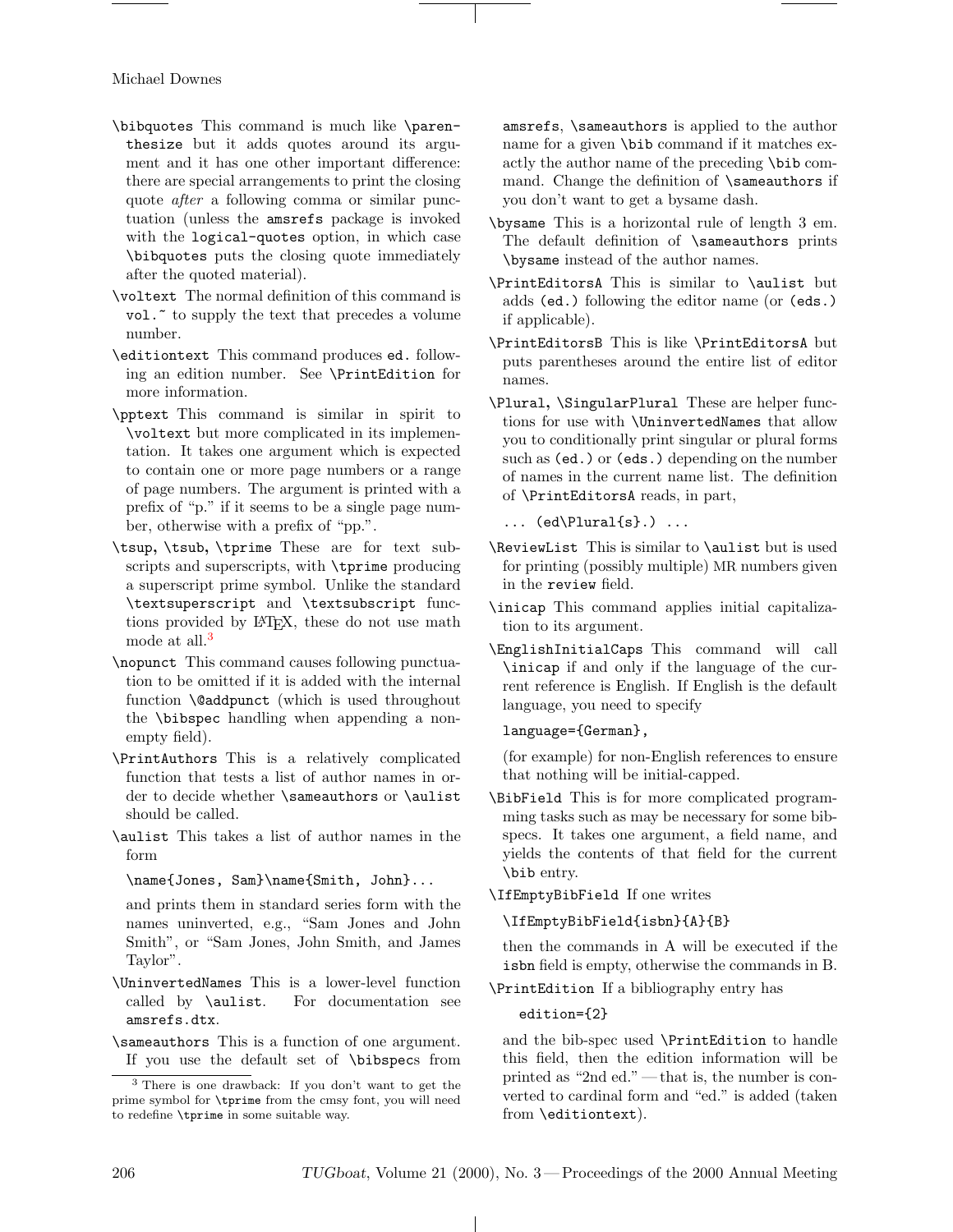\CardinalNumeric This provides the conversion to cardinal number form used by \PrintEdition.

- \PrintDate, \PrintYear These functions convert a date in canonical form (ISO 8601) to the form required by the current bibliography style. You can get your preferred date form by redefining these functions or by changing your \bibspec statements to use another function of your own devising. The original definition of \PrintDate adds parens (as for the year of a journal article in normal AMS style), whereas the \PrintYear function simply prints the year without any additional material (as for a book's year of publication in normal AMS style).
- \SerialName When a journal abbreviation is used as the content of the journal field, \SerialName will be called with three arguments from the results of the abbreviation lookup: ISSN number, short form, and long form. The default definition of \SerialName prints the short form; by changing the definition suitably you can arrange to get the long form instead.
- \PublisherName This is like \SerialName but gets short form, long form, and city as its arguments; the default again is to print the short form.
- \mdash, \ndash These are short forms for \textemdash and \textendash, recommended instead of the more usual --- and -- notation. From the text cmds package.
- \cite, \cites, \citelist, \ycite, \ocite, etc. See the section on Citations.

#### Fields recognized by the \bib command

The following fields are supported out of the box by the amsrefs package. It should be emphasized that this list is not cast in stone. Additional fields can be supported by defining them with commands from the rkeyval package and modifying your \bibspec statements to take them into account.

| address    | issn         | series     |
|------------|--------------|------------|
| archive    | journal      | setup      |
| author     | label        | status     |
| booktitle  | language     | subtitle   |
| conference | note         | title      |
| date       | number       | translator |
| doi        | organization | type       |
| edition    | pages        | volume     |
| editor     | part         | xid        |
| eprint     | place        | xref       |
| ios        | publisher    | year       |
| isbn       | review       |            |
|            |              |            |

For some of these a few explanatory remarks are in order.

- archive The archive that holds the eprint listed in the eprint field.
- author This field can be repeated. Multiple author names will be concatenated into a single field value. Names should be given in Last, First order.
- date This is a generalization of the year and month fields. Its value should be written in ISO 8601 format, e.g., 1987-06-05; but the day and month are omissible, so this can be used instead of the year field.
- doi Digital Object Identifier
- edition For books. If the value of this field is a simple number, \bib will convert it to cardinal form and add "ed.".
- editor Like author; can be repeated.
- eprint Electronic preprint information such as for <www.arXiv.org>.
- ios Institution, organization, or school. Replaces three different BibTEX field names.
- isbn International Standard Book Number. Can be repeated.
- issn International Standard Serial Number.
- language Language of the work. The default language is English; however, this can be changed for an entire bibliography by redefining the following variable:
	- \renewcommand{\biblanguagedefault}{French}

The language name should be the printed form, not Babel-style language names, since in principle this field could contain more complicated remarks such as "Russian, with French abstract".

- organization The BIBT<sub>F</sub>X documentation says that institution should be used for technical reports and organization for other entry types, whereas school should be used for theses. Having three different field names for these strikes me as overkill, so I introduced ios as a substitute. But organization is retained as a synonym, for the sake of those who don't like overly cryptic short names.
- part This is for a long journal article that is published in separate parts.
- place A synonym for address. Or to put it another way, address is supported as a BIBTFXcompatible synonym for place.
- review A review number or similar pointer, e.g., for Mathematical Reviews or Zentralblatt. Can be repeated.
- setup This is a special field that can be used to give arbitrary commands to be executed at the

 $\mathbf{I}$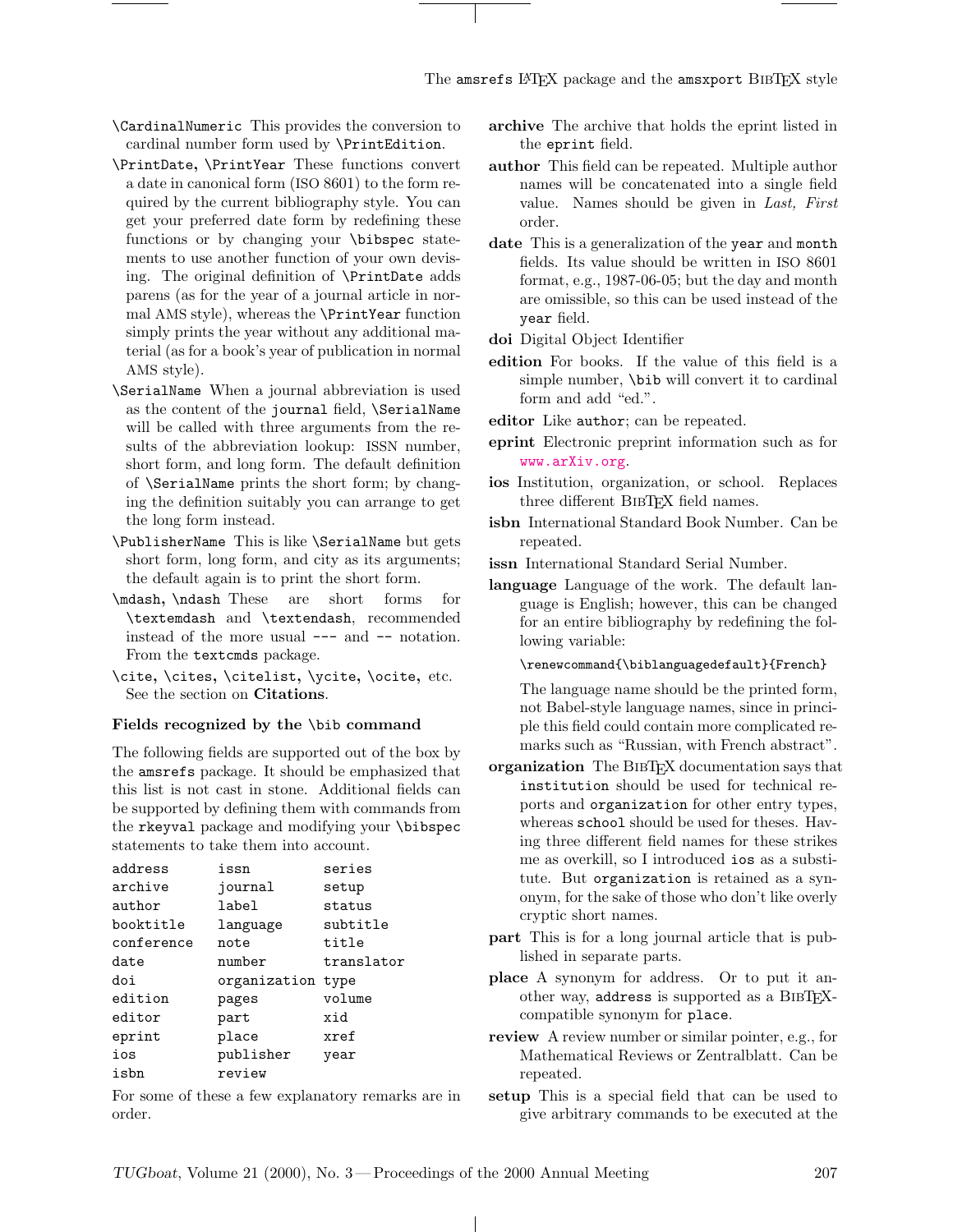#### Michael Downes

beginning of the current \bib entry, after all the fields have been read. The idea is that one can alter the formatting of an individual entry through this field, to handle special cases.

- status Typically used for notes such as "to appear" or "in preparation" with journal articles.
- subtitle Typically used with a multipart journal article to give a subtitle for each part.
- translator Like author; can be repeated.
- url Universal Resource Locator.
- xid This is used by a cross-referenced item to pass its identity to child entries that refer to it.

### Miscellaneous features

Here are some miscellaneous features that might be of interest.

- Duplicate \bib keys are identified on the first LATEX run and the line number is given. (With \bibitem you don't get a warning until the processing of the .aux file at the beginning of the second LAT<sub>EX</sub> run, nor any line number.)
- When a cite key is undefined, the cite command prints the key, not question marks.

## Package options

The amsrefs package supports the following options. The options that are listed together are mutually exclusive. The options whose name begins with a star are relevant only for BIBTFX use and when any such option is changed, the effects will not take hold until after the next BIBTEX run.

- ? Information about the amsrefs package. If you use the jpa option as well, the most obvious effect of this option is that all the available journal and publisher abbreviations are shown on screen (and in the L<sup>AT</sup>FX log).
- traditional-quotes, logical-quotes This option changes the action of the \bibquotes command. When a field is appended after a quoted field, the closing quote is moved if necessary to fall after a comma or similar punctuation instead of before. If the logical-quotes option is chosen, ending quotes are not moved.
- sorted-cites, non-sorted-cites Relevant only when numeric cites are in use. Lists of two or more cites are sorted into numerical order.
- compressed-cites, non-compressed-cites Relevant only when numeric cites are in use. Three or more consecutive cite numbers will be converted to range notation (using \ndash).
- short-journal-names, full-journal-names These options only work for journals that are

specified via abbreviations. Otherwise, of course, you have either the full journal name or the short-form journal name in your data and that's all you've got.

- short-month-names, full-month-names This should be fairly easy to guess.
- initials Convert authors' first and middle names to initials.
- jpa Load the standard AMS journal and publisher abbreviations package.
- backrefs Print back-reference page numbers in the bibliography.
- numeric, alphabetic, author-year This option specifies the printed format to be used for cites.
- \*sorted, \*citation-order This option is passed on to BibTEX (the amsxport style) and indicates that when producing the .bbl file the entries should be sorted or left in order of first citation, respectively. (The default is sorted.)

#### Auxiliary packages

The following components of the amsrefs package are written in package form for reasons of modularity or to facilitate using them elsewhere.

- textcmds This package provides \mdash, \ndash and other commands to replace the TEX notations for ligatures that are "ligatures of convenience" rather than of esthetics — in effect, all the standard ligature combinations that consist of punctuation characters rather than letters. The fact that the ligatures of convenience lead to quite a bit of trouble in font substitutions and document conversion suggests that they are fundamentally flawed as a markup device. If you still like the convenience of typing two or three hyphens to get a dash instead of some longer sequence, my suggestion is to use the capabilities of your text editor to automatically convert -- to \ndash as you write. You will find a copy of the Emacs setup that I use for this purpose in the dtx file for the textcmds package.
- inicap This package provides the basic \inicap function which is called by \EnglishInitial-Caps.
- rkeyval This package provides the more restrictive key-value parser used in processing the contents of a \bib command.
- ifoption This package provides a way of testing the presence or absence of particular options:

\IfOption{jpa}{ \RequirePackage{amsjpa}[2000/02/02] }{}

 $\perp$